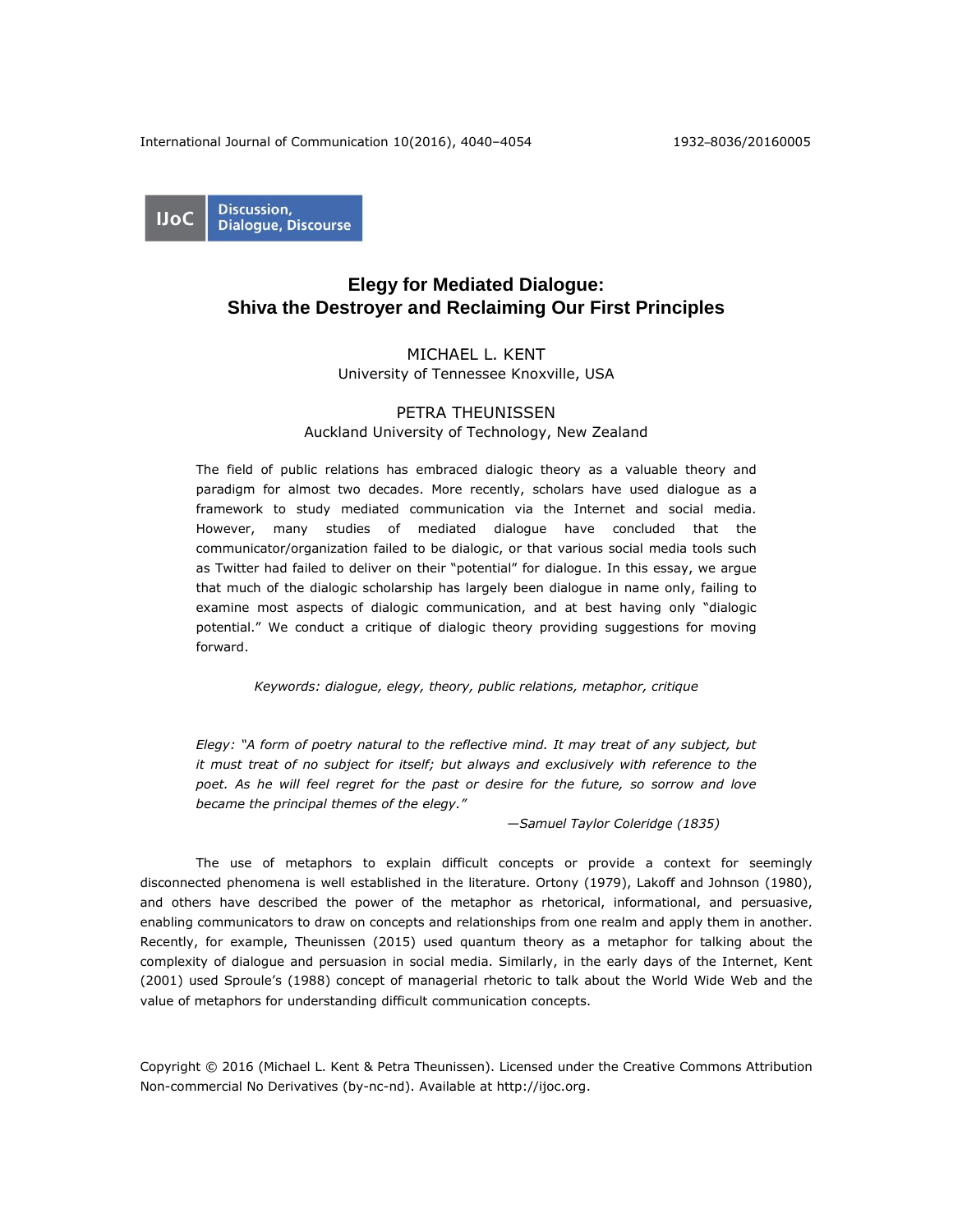We believe that the issue undertaken by Kent (2001) over a decade ago to help explain the logic of the Internet and its power remains unresolved as it relates to dialogue and social media. In light of the power of the metaphor to help explain difficult concepts, we believe that dialogic theory would benefit from a metaphor as a means of illustrating the complexity and multiplicity of dialogic principles. For this task, Shiva the Destroyer (or Transformer) will be our metaphorical tool. Shiva is an Indian deity, part of the Brahma, Vishnu, and Shiva trinity that represents the circle of creation. Life proceeds through birth, maturity, and death. All change involves destruction of something, and Shiva represents a fundamental part of that process. For this reason, we chose Shiva to help explain dialogue and as a motivation for the critical elegy that follows.

As eloquently explained by Coleridge, an elegy represents regret for the past and desire for a better future. To advance our understanding of dialogue, this article is divided into three sections: The first section provides an overview of dialogue and how dialogue has been used in social media contexts. The second section addresses several theoretical issues such as the appropriation of dialogic concepts for nondialogic purposes. The third section introduces a metaphor to talk about dialogue based on Shiva, the Indian god of regeneration and destruction, and to talk about the complexity of dialogue and its power to serve as a relationship and cocreational tool. The importance of appreciating metaphor as a tool for extending dialogue is discussed, as well as how Shiva can extend our understanding of public relations and dialogue.

## **An Overview of Dialogic Theory**

Over the past three decades, a number of scholars have provided overviews and summaries of dialogue, notably Pearson (1989a, 1989b), Johannesen (1990), Anderson, Cissna, and Arnett (1994), and others. Each of these scholars has suggested that dialogue is complicated and more than just unstructured talk. Of course, dialogue does not have to be difficult to enact, but it is more than idle chit-chat, and more than a process that resembles customer service, that is, simply providing assistance and advice for people who use a company's products and services. As Freire (1970) explained, the dialogic orientation is one of humility, where one sets aside personal agendas (pp. 78ff.). Freire's ideas, however, beg the question of how two-way venues, such as organizational social media sites, can "set aside their personal agendas" when they were developed for purely self-serving business purposes?

Although one of the central features of dialogue is a relationship of trust, dialogue shares many similarities with the Socratic method, dialectic, and interpersonal relationships and friendship (cf. Rawlins, 1992). One can imagine two friends having a spirited discussion about almost any topic, both with an interest in persuading the other, and both willing to admit when s/he is wrong and willing to be changed in the interaction; a central tenet of dialogue may not be friendship, but it is certainly respect and affinity.

In genuine friendship, claims made by one party are subject to scrutiny and skepticism by the other. In terms of what dialogue is or does, dialogic communication can still be strategic and goal oriented—or persuasive (Theunissen, 2015)—but unless the purpose of dialogue is, as Noddings (1984) suggests, "Apprehending the other's reality, feeling what he feels as nearly as possible" (p. 16), then we have conversation rather than dialogue.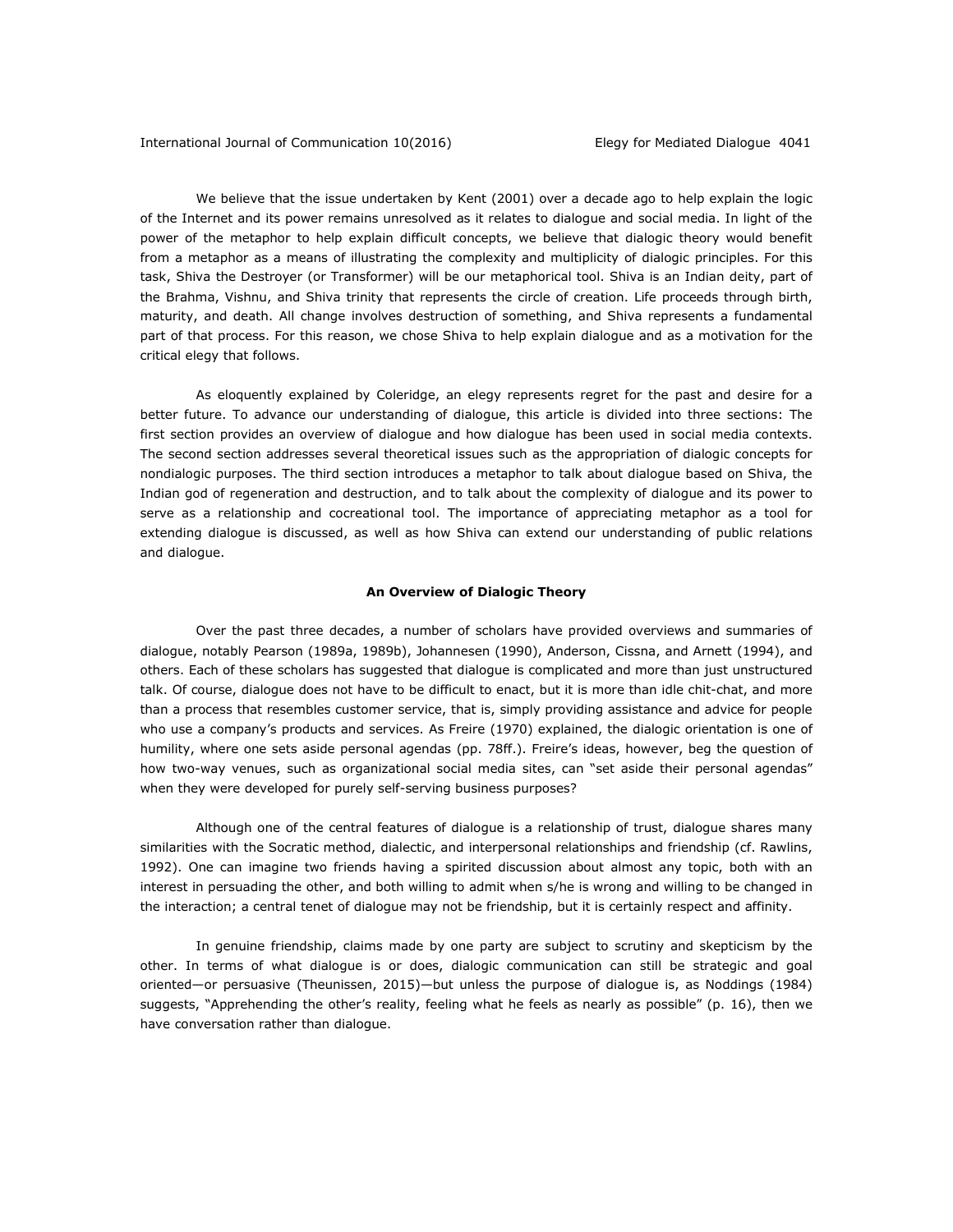#### *What Is Not Dialogue?*

The scope of dialogic visions has varied greatly. Although there is agreement about what dialogue is, there seems to be less understanding about what dialogue is *not*. If we take a fairly straightforward summary, say Kent and Taylor's (2002) five features of dialogue—mutuality, propinquity, empathy, risk, and commitment—we are told that dialogue is a serious process, as suggested by the presence of mutuality, risk, and commitment.

But Kent and Taylor (1998) also suggested that dialogic communication "refers to any *negotiated* exchange of ideas and opinions" (p. 325, emphasis added). Many dialogic researchers leave out the negotiated part and treat "*any* exchange of ideas and opinions" as dialogue. However, calling all two-way communication dialogue is inaccurate. As Freire (1970) has summarized eloquently,

Dialogue, as the encounter of [wo]men addressed to the common task of learning and acting, is broken if the parties (or one of them) lack humility. How can I dialogue if I always project ignorance onto others and never perceive my own? (p. 71)

Dialogue is not an exercise of power but of humility and learning. Long-lasting relationships are nurtured, sought, and undertaken with humility and an understanding that the purpose of the conversation is not to get one's way, but to truly understand and gain deeper knowledge. A further look at the definitions of dialogue should illustrate this point more fully.

To speak of "mere talk" or "mere conversation" is not meant to be pejorative, but only to suggest that dialogue is more than what happens while waiting in line at the checkout counter or during a faculty meeting. To create the "right" conditions for dialogue, there needs to be a relationship of some kind, and as relationship theory tells us, standing in a checkout line and talking to a customer does not constitute a relationship. Therefore, dialogue cannot take place in such situations. In informal public situations, the parties will exchange phatic communication, a form of public communication that fulfills an important social role (cf. Hopkins, 2014; Malinowski, 1923) but does not constitute dialogue.

Dialogue is both an antecedent and an outcome of a relationship that is based on mutual respect and understanding. Dialogic skills are commonly associated with relational competence, contributing to the legitimacy of a relationship, relational empathy, unreserved respect, "presentness," and the idea of parity in a relationship, rather than simply polite interaction. Therefore, dialogue has become for many scholars an archetype for ideal interaction (cf. Spitzberg & Cupach, 2014). But the same skills that contribute to relational competency also lead to the "dark" side of relationships because having compassion, empathy, and being genuine often prevent participants from ending an unhealthy relationship. "Most existing theory and research on relational and interpersonal competence propose skills such as message management, co-orientation, and adaptability for the purpose of engendering mutual respect and sustenance of ongoing dialogue" (Spitzberg & Cupach, 2014, p. 238) but ignore the darker or destructive side of dialogue.

Discourse is a powerful tool, whether it involves a low-order activity such as networking, or something more empirical such as an information-gathering interview. The same is true of research on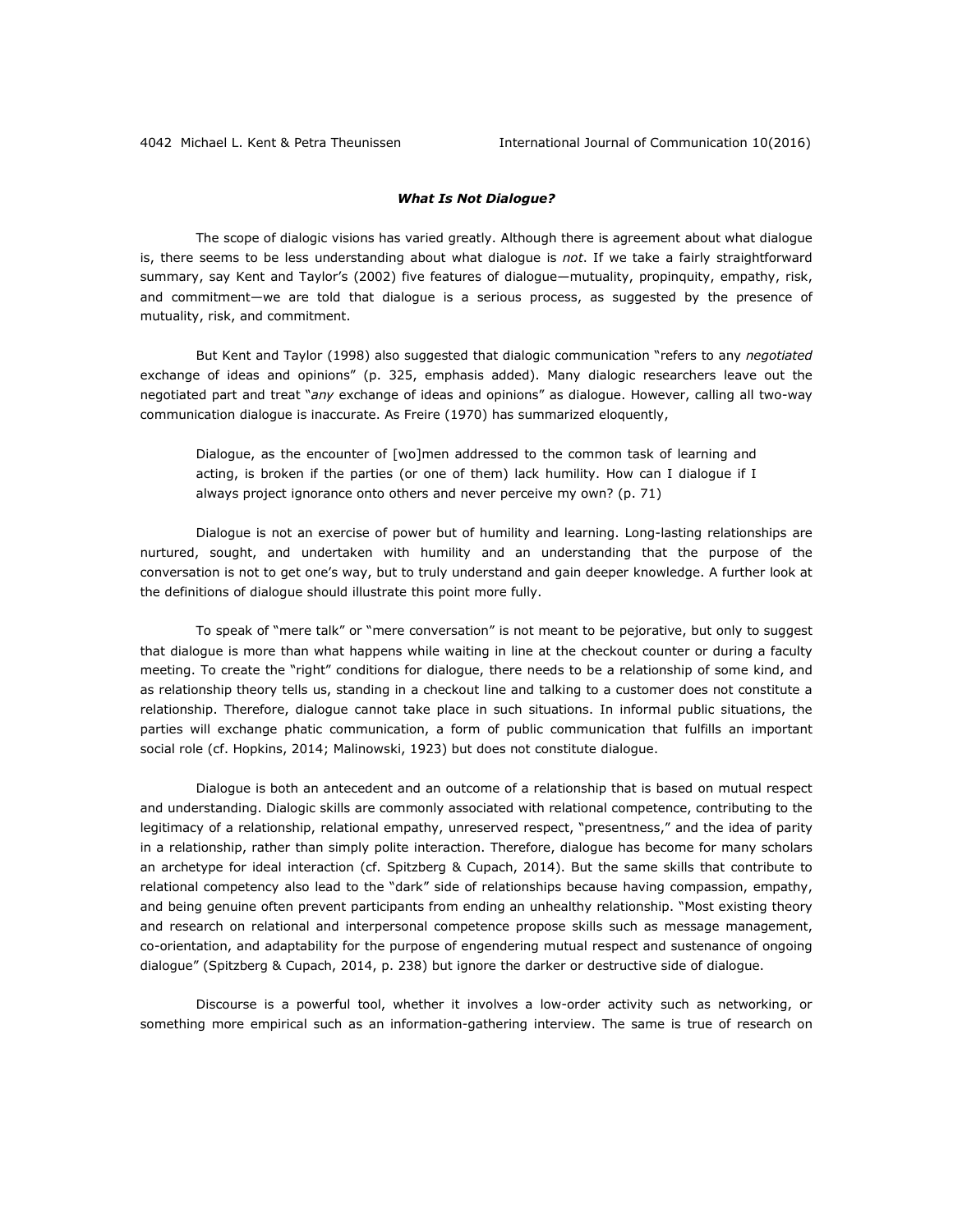social media, which many scholars have operationalized as dialogic communication any time an organization responds to someone online (cf. Sanderson, Barnes, Williamson, & Kian, 2016). But, just as these responses do not suggest the presence of a relationship, neither do they constitute dialogue. Online talk and conversations should lead to trust and commitment; they allow organizations to rhetorically situate themselves in the worldview of particular stakeholders and publics.

Typically, the same tired arguments are offered for why dialogue is not practical for organizations: too much risk, too time consuming, too difficult, and so on. But the fact is that dialogue is hard and does take work. Simplistic definitions of dialogue are just that, simplistic, and are rarely adequate. The power of dialogue lies in "trust," "unanticipated consequences," and "recognition of strange otherness" (Buber, 1970; Freire, 1970; Kent & Taylor, 2002). Many problematic areas such as groupthink and problem solving are avoided by taking a dialogic approach that does not assume to hold the keys to truth but instead acknowledges that truth is contingent and no one owns it. Dialogue and dialogic conditions allow the "truth" to be codiscovered and multiple consequences to be highlighted, and in doing so, identify potential risks and solutions to problems that may not have been identified had the parties remained focused on solely advocating their own views.

In his discussion of the role of ambiguity and uncertainty in decision making, Carroll (2015) points out that many organizations receive "weak" or ambiguous signals that something is not working. Managers are often reluctant to admit that their perspective is only one of many (cf. Lane, 2014). Although Carroll does not delve into dialogue per se, he does explore the processes around dialogue and the conditions that might make dialogue possible, such as respect for diverse opinions, which is a key requirement in public relations dialogue. Carroll adds that our natural inclination is to avoid ambiguity and uncertainty, pointing toward collective efforts to reduce ambiguity and uncertainty by jointly constructing meaning, even if that meaning is inaccurate. Dialogue is therefore not only complex, serving a purpose of *finding* truth, but also of *constructing* it, regardless of how representative or accurate this truth might be.

A final issue has to do with the characterization of dialogue as symmetrical communication.

#### *Isn't Dialogue Just a Form of Symmetrical Communication?*

Some scholars who study public relations and social media might ask, what is the harm in calling two-way communication or symmetrical communication dialogic? Isn't it? Conversely, do we not have to pay more attention to the process and product variables rather than just the medium or manifestations of talk to have dialogue? If no relationship exists, can there ever be dialogue? Without trust, can there be dialogue? Without risk, can there be any dialogue? And without sustained communication over time, can there be dialogue? Or is it sufficient to simply say "dialogic potential" or "dialogical interactions"? Does it even matter?

The answer is that how we talk about dialogue does matter. Understanding the form or mode of communication enables us to have some sense of the state of the relationship. For example, Theunissen (2015) argues that it is feasible that dialogue may not occur in the early stages of the relationship because of the need for a certain level of trust to be present before participants are prepared to "risk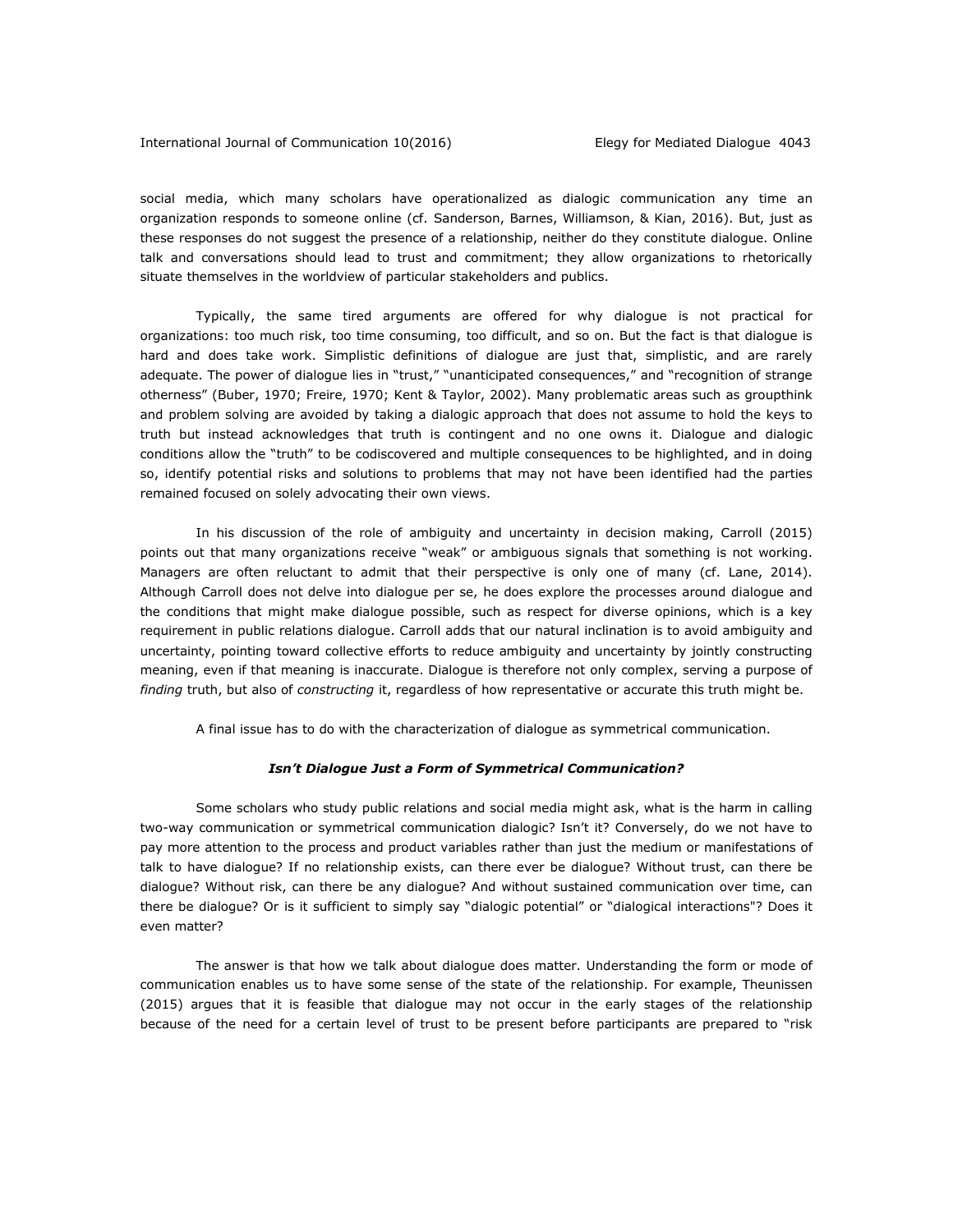themselves" through self-disclosure. But, this does not mean that dialogue is, or should be, the preferred mode of communication.

What is important, however, is to recognize various modes of communication and to be fluent in them. The fact remains that two-way symmetrical communication is simply not dialogue because of underlying philosophical differences between the two (cf. Theunissen & Wan Noordin, 2012). Insisting that they are the same prevents the development of a robust dialogic theory that is uniquely applicable to public relations and, more specifically, social media.

So, on the one hand, the purpose of this elegy is to argue that considerable research that has been conducted on dialogue has been what we call D-I-N-O, or Dialogue-In-Name-Only. And on the other hand, the purpose of the essay is to apply a definition of dialogue to social media use in public relations, to describe where we might be taking our dialogic research.

But like Shiva who is sometimes depicted as having four arms, there are more than two hands. On the third hand, a dialogic meta-analysis could offer new dialogic models such as international and intercultural perspectives, as well as drawing on insights from underrepresented or not yet represented dialogic scholars. And on a fourth hand, a metacritique of dialogue might provide another opportunity to extend and clarify existing definitions of dialogue.

The Shivic elegy needs to both destroy and rebuild. Dialogue needs to be seen for what it is, both process and product, rather than as just a substitute for discourse or discussion. But discourse and discussion are the basis of all dialogue. Without them, there is no dialogue.

The principles of dialogue are often oversimplified purely as talk or civil conversation, when in fact dialogue represents a unique interpersonal relational state. Dialogue is not mere talk or message exchange but something much more akin to Socratic dialogue in which the interlocutors engage in a conversation or discussion to find truth. Or, perhaps somewhat more interesting, they construct a collective "truth" by using dialogue as sense-making activity. But the fact remains that every faculty meeting is not dialogic, every conversation over coffee in a café is not dialogic, and every social media exchange is not a dialogue. In practice, most of these exchanges are two-way. If not, they would remain monologues of rather eccentric "others." But all two-way communication is not dialogue. The exchange of phatic communication (cf. Hopkins, 2014), for example, is necessary in maintaining relationships but serves no dialogic purpose.

In our opinion, the big mistake that is made with dialogue is the assumption that dialogue is something simple that just happens rather than a process of repeated exchanges and interactions that culminate in a product that is called dialogue. Every sharing of ideas and opinions is not dialogic, and principles such as risk and trust go hand-in-hand with mutuality and commitment.

So, if dialogue is more complicated than we see in much of the research (cf. Bruning, Dials, & Shirka, 2008; Haigh, 2014; Luo & Jiang, 2012; Romenti, Murtarelli, & Valentini, 2014), if dialogue is something different from just symmetrically engaging, is dialogue even possible via social media? This is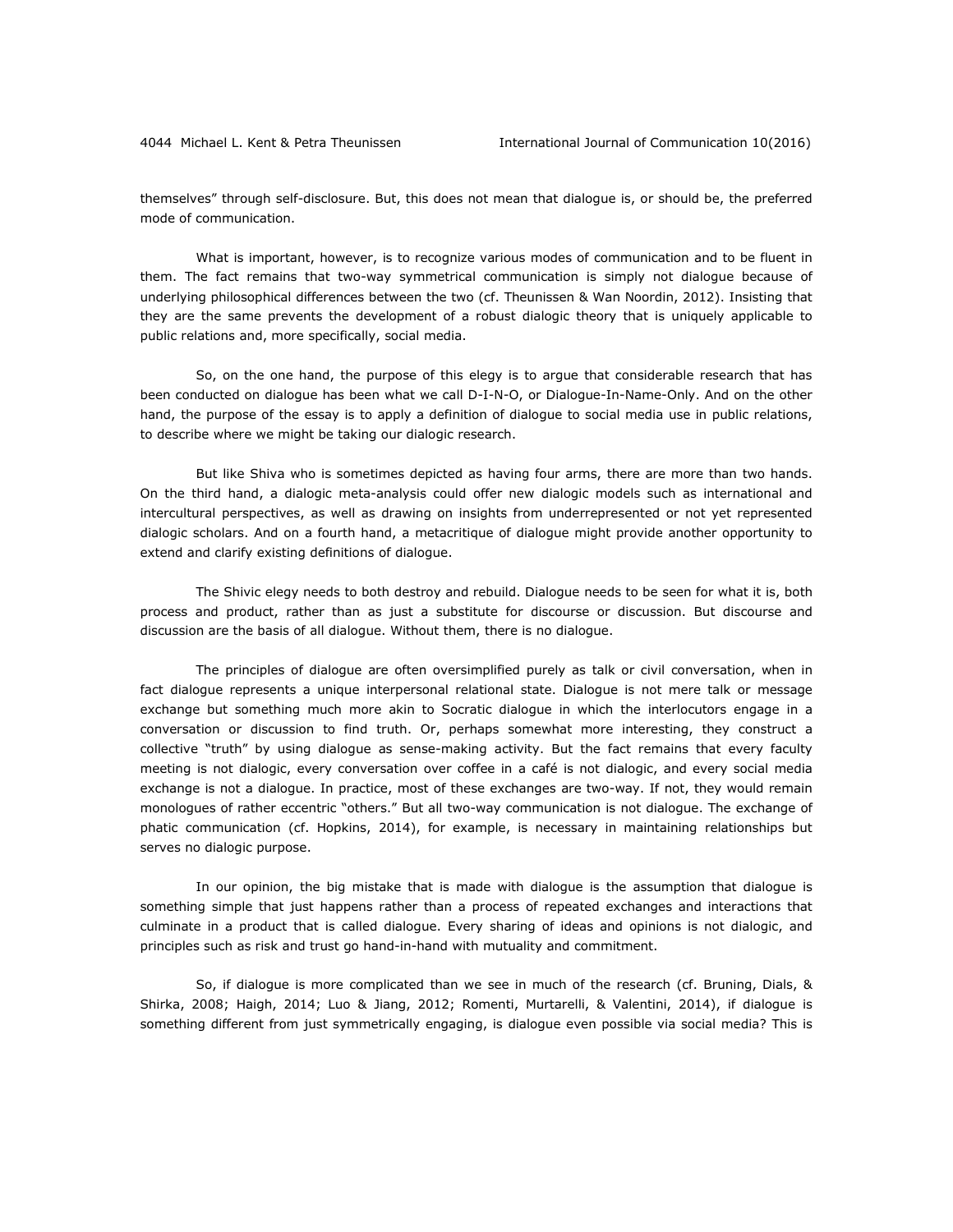#### International Journal of Communication 10(2016) Elegy for Mediated Dialogue 4045

an important point and one that deserves greater attention. Too often, scholars uncritically accept that dialogue is indeed taking place on social media, confusing automatic responses such as copying and pasting answers or retweeting content as having engaged in dialogue.

Dialogue requires the presence of a relationship. What this relationship may look like particularly on social media—is still a matter of debate, but it must have reached a sufficient level of mutuality that reciprocal self-disclosure can take place. Do social media channels such as YouTube, Twitter, Facebook, and Instagram allow for such self-disclosure? Is there a sense of mutual regard and respect for diversity? This begs the question of whether dialogue on social media really exists.

#### **Theoretical Considerations**

Dialogue is a theory that most closely correlates with an interpersonal approach. Indeed, when scholars such as Buber (1970) wrote about dialogue in the early 1920s, and others such as Bakhtin (1981) in the 1940s, Rogers (1956/1992) in the 1950s, and so forth, the field of communication was nascent and interpersonal communication as a field was yet to emerge for decades. So, to say dialogue is an outgrowth of interpersonal communication would not be accurate. Dialogue preceded interpersonal communication and informed it—indeed, *dialogic* competence may be seen as a prerequisite for *interpersonal* competence—and up until probably the late 1990s, dialogue had nothing at all to say about organizational relationships or organization–public relationships.

Dialogic theory comes from a time when people communicated with each other in a face-to-face fashion. The dialogic scholars assumed that a relationship of some kind existed because dialogue was not even possible without the other person being physically present. With the exception of the telephone, a face-to-face meeting was the only way that dialogue was enacted. Thus, the many studies and approaches that take as a given that dialogue is simply another way of describing symmetrical communication (Grunig, 2011), and the implication by some scholars who have used the word *dialogue* in relation to twoway communication is misguided (cf. Browning, 2015; Stoker & Tusinski, 2006).

Dialogue is an interpersonal process that until the recent past had not been applied to mediated or mass contexts; that is, until scholars began calling social media such as Twitter or Facebook "dialogic" simply because there was a semblance of two-way communication taking place. However, calling social media exchanges dialogue is akin to calling a classroom a public setting because there are many people in the room. Although both venues (mediated communication and the classroom) exhibit some of the

trappings of each theory (dialogic and public), these venues are decidedly not dialogic or public in any theoretical, practical, or legal sense, and it is easy to be misled by such facile comparisons.

If dialogue is not appropriate for automatically applying to the study of social media and other public relations contexts, two questions are raised: (1) How can we make it appropriate (as implied above)? (2) What would be appropriate? Both questions are taken up next.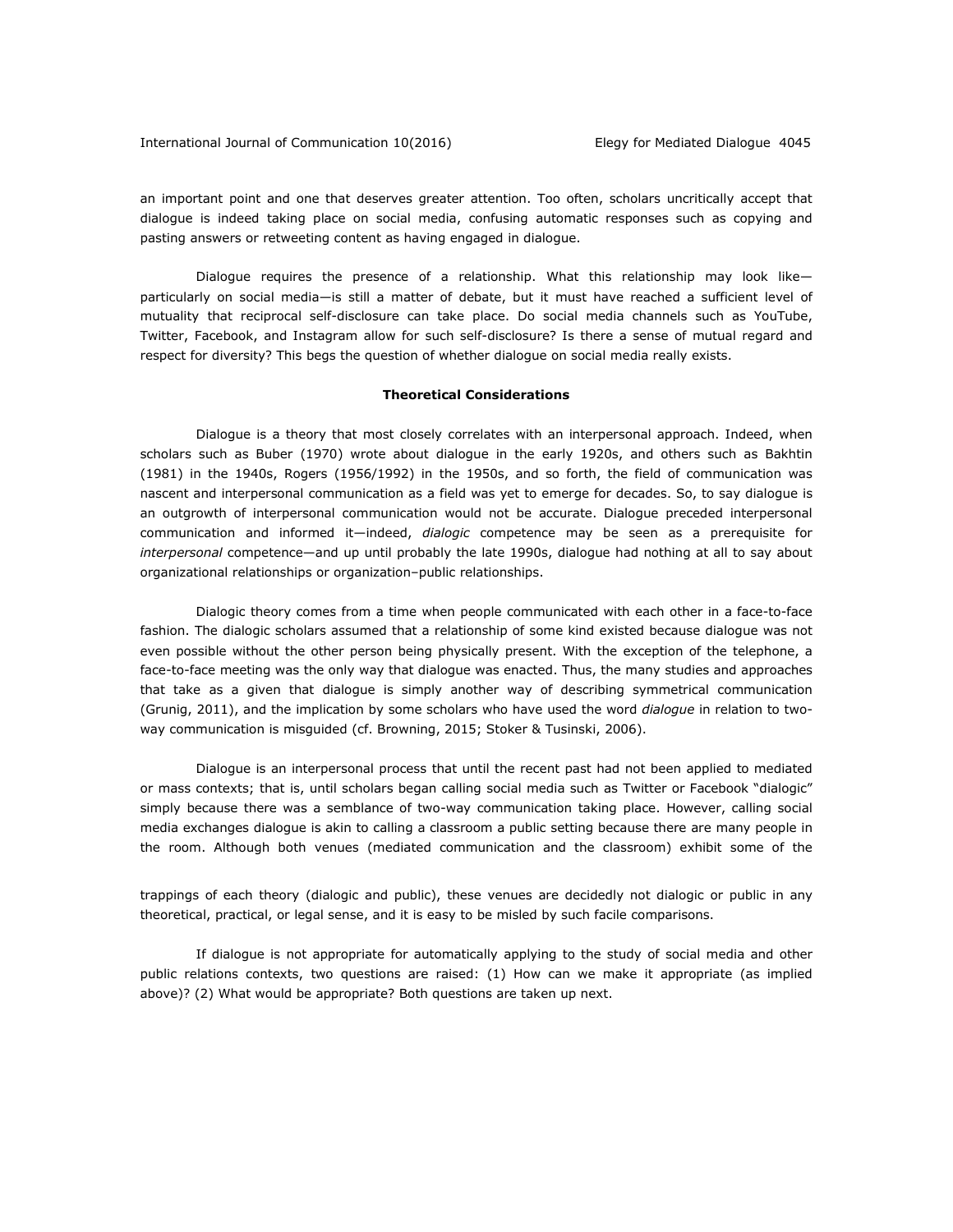## *Dialogic Appropriation*

Many years ago, Schiappa (1990) wrote on historical appropriation in regard to sophistic texts, arguing that calling something rhetorical before the word *rhetoric* even existed was problematic. The same argument could be applied to the use of dialogue by many public relations scholars as a way of describing social media responsiveness by organizations. In fact, what many scholars call dialogue should more accurately be called "customer service." And as some public relations scholars have already argued, when one examines more than one or two of the features of dialogue, calling social media (a tool that often exhibits anonymity rather than relational transparency) dialogic becomes problematic.

As active public relations reviewers, we are often asked to review articles on dialogic public relations. Many times over the years, we have told author(s) that what they were studying was not dialogue. For example, counting the number of tweets that an organization writes in response to tweets by its followers is no example of a dialogic relationship. Often, the research that has been conducted is still useful, but requires a different theoretical framework than dialogue. More often, however, the assumptions made by the scholars about what they are studying are just not consistent with the actual theory applied.

Dialogue is not possible via anonymous exchanges on micro blogging sites because, for dialogue to take place, there must in the first instance be a relationship. In other words, there must be "a connection, association, or involvement" (Berko, Rosenfeld, & Samovar, 1997, p. 254), which requires propinquity. Social media enables some aspects of propinquity such as communicative proximity where opportunities to connect are presented. However, to have a relationship of some kind—whether personal or work-related—three conditions must be fulfilled: (1) The participants must have mutual regard, (2) they must have some degree of influence over each other, and (3) they must agree about the nature of that relationship (Adler, Rosenfeld, & Proctor, 2007; Berko et al., 1997). It is worth remembering that just as we cannot own or possess dialogue, we cannot own or possess a relationship because the latter is a process, not a thing (cf. Adler et al., 2007). Relationships are "things we *do*" (Jackson-Dwyer, 2014, p. 13), and dialogue is achieved when, for example, linguistic behavior is synchronized (cf. Fusarolia, Rączaszek-Leonardic, & Tylén, 2014).

For a relationship to develop and be maintained, there must be a willingness and desire to communicate openly and freely (Berko et al., 1997). Open and free flow of communication is achieved through dialogue; therefore, dialogue is integral in the process of building and maintaining relationships. Through the presence of dialogue, participants feel accepted, acknowledged, and understood (empathy). Confirmation is achieved through supportive language, which comprises descriptive, spontaneous, empathetic, and provisional messages as opposed to nonsupportive language, which is evaluative, manipulative, and indifferent (cf. Berko et al., 1997).

To maintain a relationship and ensure that dialogue can take place, a certain level of *self*disclosure is required. Not knowing who the other person is, and whether the identity is exaggerated or fabricated, is a deterrent to relationship formation and maintenance.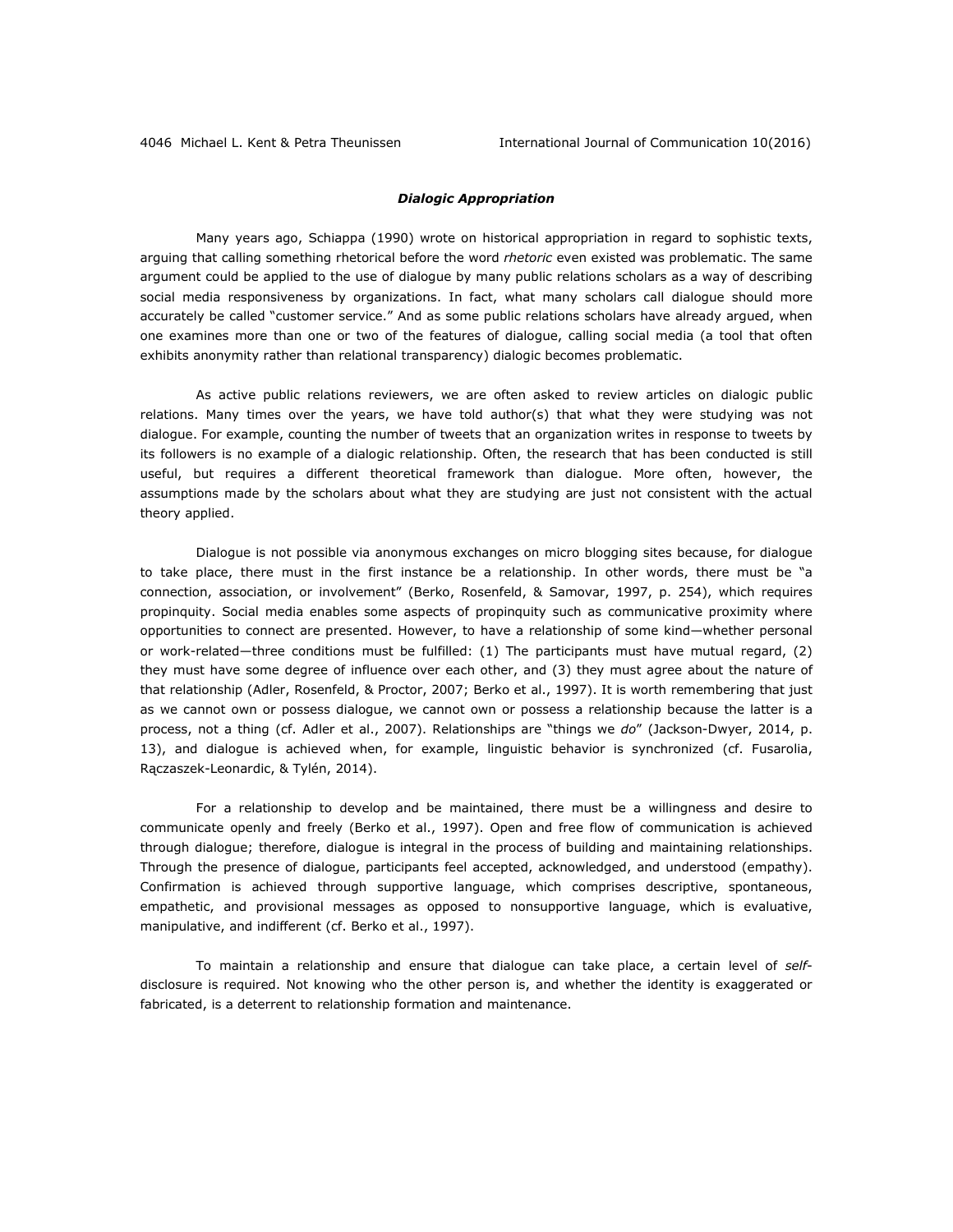So to the first question of how to make dialogue appropriate, a better question might be "What is appropriate?" There are dozens of valuable interpersonal theories that have not been drawn on in public relations, as well as a few that have, such as attribution theory. Attribution theory would arguably be a more useful way of describing meaning making via social media than dialogue, just as other theories such as coordinated management of meaning (Pearce & Cronen, 1980) and Byrne's law of attraction might find new life in cyberspace. Of particular interest might be the reciprocity effect (cf. Jackson-Dwyer, 2014), which suggests that we like those who like us, leading to a self-fulfilling prophecy. Online, the reciprocity effect may take on a different shape through the process of "liking" other people's communication. But although they might open the way for developing relationships, such actions still do not equate with dialogue.

Conversely, a body of theory like rhetoric might also be applied. Principles like ideographs (McGee, 1980), ideology (Nothstine, Blair, & Copeland, 1994), identification (Burke, 1969), narrative (Kent, 2015), and other concepts have great resonance in social media contexts because the messages are often clearly mass rather than interpersonal.

Rather than trying to force such a theory as dialogue into a public space such as social media, why not actively look for theories of relevance that apply to social media, or develop one that takes into account social media's uniqueness? The second question, "What *would* be an appropriate application of dialogue in public relations?" becomes more relevant here.

First, an appropriate application of dialogue in public relations would need to do two things: (1) actually use dialogue (all parts of dialogic theory), and (2) focus on interpersonal contexts rather than quasi-interpersonal or mass contexts such as social media and the Internet. And second, a dialogic approach to public relations needs to acknowledge that dialogue is a sophisticated skill rather than a passive experiential tool. Dialogue requires transparency, reflexivity, and an awareness that dialogue is taking place and is not something one-way that an organization can simply implement to improve its relationships with stakeholders and publics. The last section of this essay takes up that challenge.

#### **Theories Guide Practice**

In spite of the fear of theory that many industry professionals have, theory informs practice in every aspect of the world: climate science, criminal justice, agriculture, engineering, historiography, medicine, physics, politics, professional writing, public communication, typography, and so on. Just as astrophysicists use what they know about physics and the cosmos to design spacecraft and plan missions to distant objects and places, professional communicators should use what they know about communication—intercultural, interpersonal, group, mass, mediated, rhetorical, organizational, and public—to design effective communication campaigns and improve organization–public communication. The strength of dialogue as a public relations tool is not in its ability to inform social media, but in facilitating interpersonal exchanges, research, and maintaining relationships.

Instead of trying to force dialogue into every two-way social media communication context, identifying contexts in which dialogue actually fits makes more sense. Ideally, however, scholars study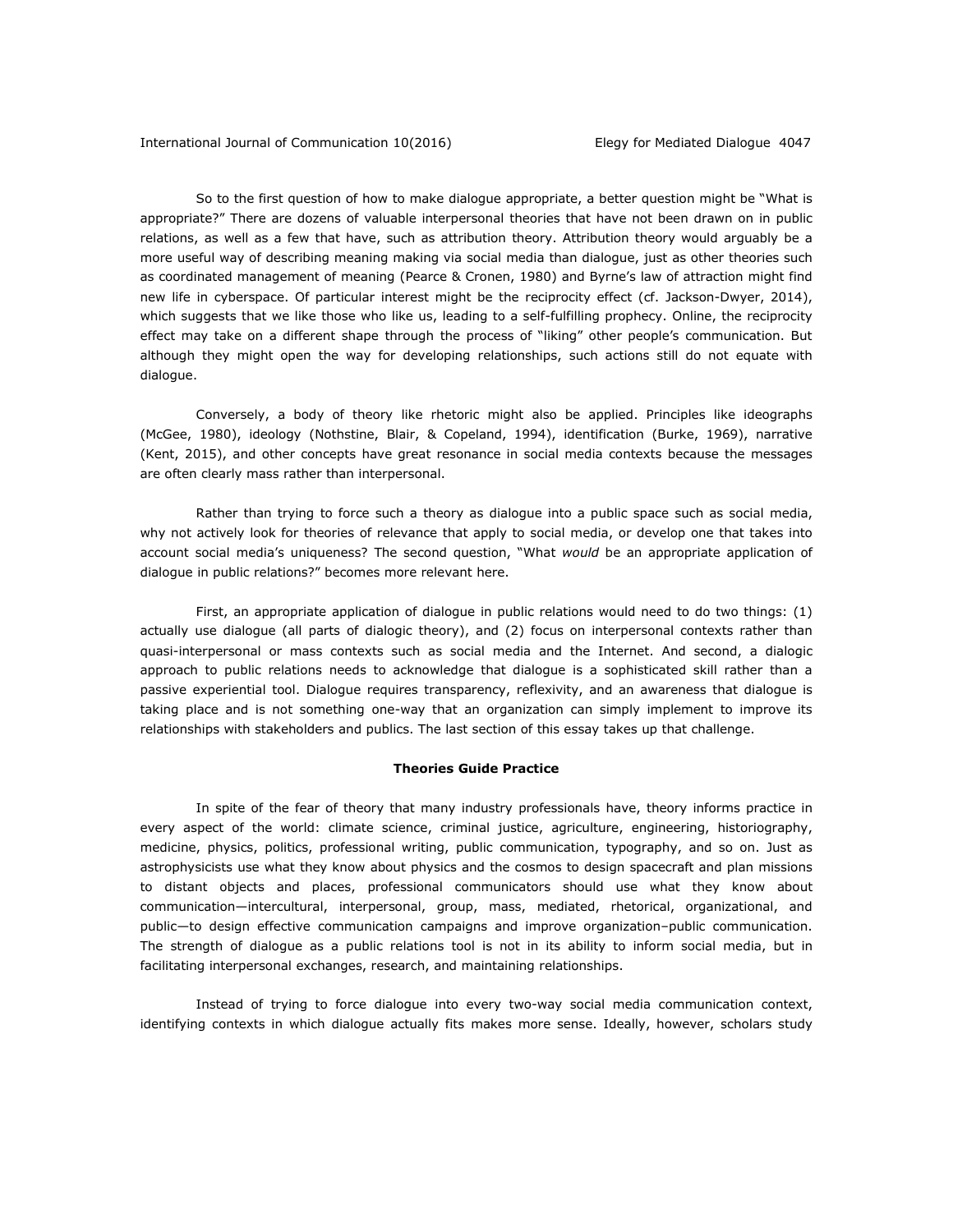phenomena and bring to bear the theories that are needed to answer their research questions. Just as often, however, scholars believe that a particular theory or idea will help shed light on a process or practice—thus the rationale for the many studies of dialogic public relations.

We believe that perhaps the time has come for us to make one of two choices: Either we study dialogue in actual practice—try to find organizations that use dialogue effectively and study how the process develops—or we find a way to create actual communicative spaces (which might be possible in social media) around the principles of dialogue. The second option might not represent the type of dialogic interaction that the mothers and fathers of dialogue envisioned, but it might be a useful and realistic tradeoff, delivering on the call of "informed practice" and thereby converting theory into actual practice. To achieve this more realistic notion of dialogic interaction requires us to do away with the idea that every two-way interaction necessarily equates to dialogue, that dialogue is somehow even needed to make sense of customer service or crisis type messaging on social media, or that every form of communication on social media constitutes dialogue.

The concept of dialogue has attracted considerable attention in public relations over the past 17 years, but much of that attention has been spent trying to do "mop up" style research rather than theory building (Kuhn, 1962, p. 24). The state of dialogic public relations theory has not reached a point of mop up. As Kuhn (1962) has suggested, revolutionary, paradigm-changing research often bears no allegiance to what has come before. In public relations terms, this may mean that dialogic theory may bear little resemblance to, for example, the ingrained idea of "excellence" or appealing notions of "symmetry." As Kuhn argued,

Almost always the [wo]men who achieve these fundamental inventions of a new paradigm have been either very young or very new to the field whose paradigm they change. And perhaps that point need not have been made explicit, for obviously these are the [wo]men who, being little committed by prior practice to the traditional rules of normal science, are particularly likely to see that those rules no longer define a playable game and to conceive another set that can replace them. (p. 90)

The persistent desire among some to cast dialogue as merely a two-way tool in service of the excellence theory does violence to dialogic theory and does little to help theories of dialogic public relations flourish. Our hope is that the readers of this special issue will take up the challenge and use dialogue to advance public relations theory farther—in the spirit of the Shivic elegy.

#### *A Return to Shiva and Dialogic Complexity*

Shiva, as one of three key deities in Hindu religion, is best seen as the "god of becoming" (Adler & Pouwels, 2006, p. 213), preparing the way for renewal through destruction. Sometimes, s/he (Shiva can be either male or female) is the bringer of joy; at other times, s/he is a ruthless destroyer, "making way for new life to come" (Adler & Pouwels, 2006, p. 213). Dialogue can, and should be, seen in the same way. At times, it can be used to resolve problems and bring people closer together; at other times, it can lead to conflict and uncertainty. Dialogue is neither good nor bad, and always works in harmony with the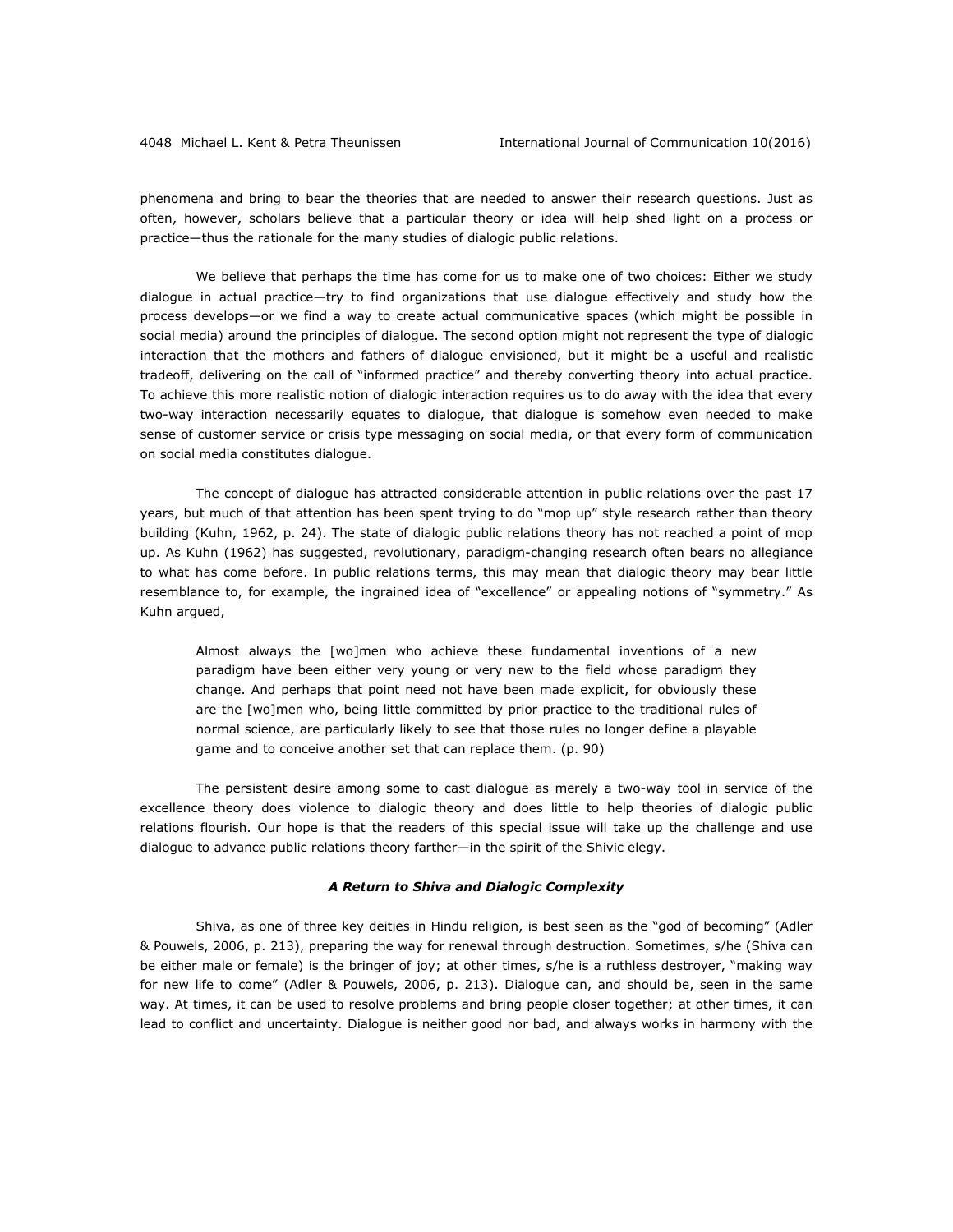other deities or forms of communication.

Not unlike followers of Shiva, who believe that the utterance of his/her name will eliminate "any and all bad vibrations" (Srinivasan, 2011, p. 113) in the immediate area of the worship, so do followers of dialogue often believe that by calling something "dialogue" or "dialogic communication" they have removed any negative associations with public relations and are, by implication, building relationships. Unlike worshippers of Shiva, however, the faux dialogic scholars fail to study the true meaning of dialogue and remain focused on the superficial. Many mistakenly depict only one side of dialogue: as a bringer of joy, the panacea of all problems in the world, and its darker, destructive side is ignored.

Dialogue by its very nature is *regenerative*, meaning that destruction must happen for new understandings to flourish. Dialogue can, and indeed does, break down preconceived ideas, open pathways for achieving understanding, and provide the possibility of new growth, new meanings, and new directions in relationships. But before that is achieved, we must disclose of ourselves, and by doing so, make ourselves vulnerable, potentially risking the destruction of some of our beliefs and understandings. Dialogue represents change and growth or, using the Shiva metaphor, *regeneration*.

Change is part of the cycle of life; change is natural, and yet often resisted—perhaps because it contributes to uncertainty and ambiguity. Our normal inclination is toward maintaining or achieving certainty and our unwillingness to accept change is often the cause of failed relationships (cf. Berko et al., 1997) and aborted dialogue.

As in life, there will always be tension between conserving, creating, and destruction. Just as Shiva the Destroyer works in concert with Vishnu, the Preserver, and Brahma, the Creator, dialogue works with other forms of communication, such as rhetoric, conversation, and persuasion. We engage in dialogue for as long as it is necessary (Fusarolia et al., 2014).

The Shivic elegy itself needs to both destroy and rebuild. Dialogue needs to be seen for what it is, both process and product, rather than as just a substitute for discourse or discussion. But discourse and discussion are the basis of all dialogue. Within dialogue, information must be shared and disclosure must take place. Without these requirements, there is no dialogue.

Returning to the image of Shiva, his/her most identifiable feature is perhaps the third eye, which is usually kept closed (Srinivasan, 2011), and thus "hidden." It is this eye—when opened—that incinerates

everything in its path. Dialogue is similarly powerful, potentially incinerating preconceived ideas. But like Shiva, dialogue seldom unleashes its hidden power, spending most of its time in quiet reflection.

Shiva is depicted in four main forms: as the destroyer of worlds, as an ascetic where s/he spends eons undisturbed in deep meditation, as a herdsman where s/he roams the jungle to heal the animals, and as a fearful being haunting burial grounds (Srinivasan, 2011). Dialogue, too, has been depicted in various forms. Scholars have questioned the value of and focus on dialogue in public relations, suggesting that it would force us into mediocrity or that it is not a representation of reality (cf. Stoker & Tusinski,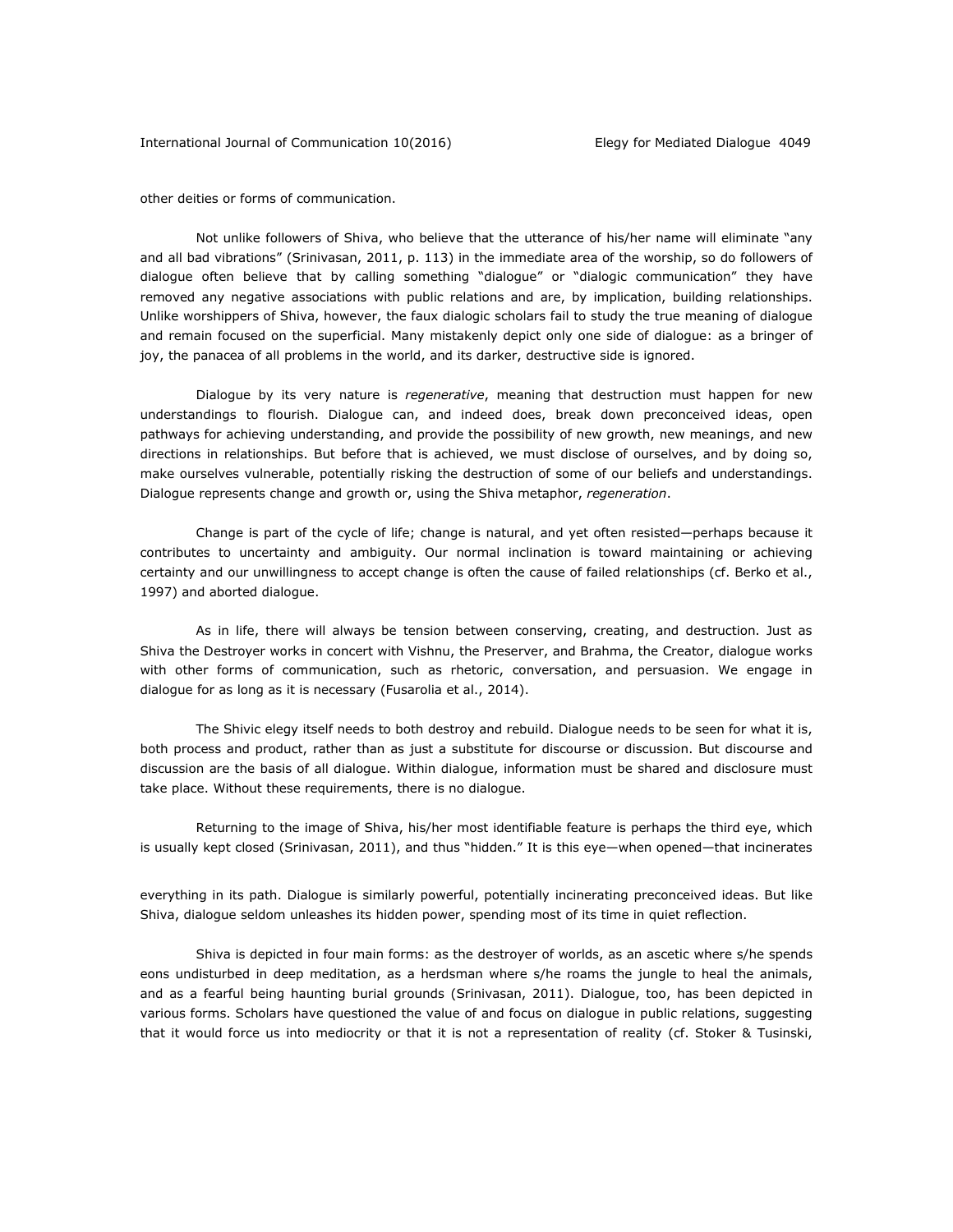2006). Others, such as Buber (1970), see dialogue as a philosophical, almost meditative, meeting of minds: "a meeting of one whole being with another whole being" (Gordon, 2011, p. 208).

But dialogue also has been seen as a solution to problems, healing broken relationships as well as a process that should be avoided as the outcome may be risky and uncontrolled, thus causing fear in the hearts of managers who aim to reduce uncertainty in their environment. As a tool in public relations, dialogue has many faces and many depictions, and is therefore complex and multifaceted. As Fusarolia et al. (2014) point out in their sociolinguistic discussion of dialogue, "dialog seems dauntingly complex, comprising an almost endless number of dimensions from eyebrow movements and gesture to syntax and topicality structure" (p. 150), but this dialogic precision, this complexity, is what makes synergy both possible and necessary.

#### *Dialogic Complexity Should Be Embraced*

Dialogue is often treated as overly complex, and other communication theories, such as information subsidy, narrative, or persuasion, are portrayed as simple tools. Indeed, building relationships and networks of contacts or engaging in persuasion is quite difficult, the study of which goes back thousands of years. And yet, dialogue is depicted as too difficult for educated professionals to understand.

That dialogue is a sophisticated concept is actually a good thing. Far too many communication theories, including agenda setting, diffusion of innovations, narrative/storytelling, and others, are portrayed simplistically in introductory textbooks and on the Web, often suggesting that little or no understanding of theory is even necessary to use the concepts (cf. Kent, 2015). Dialogue, by contrast, is a powerful, sophisticated tool that can be used to build relationships and increase understanding. To use dialogue effectively requires more than the existence of a two-way communication channel and feedback, as many contemporary dialogue and social media studies have done (cf. Adams & McCorkindale, 2013; Bürger, 2015; Watkins & Lewis, 2014).

Part of what makes dialogue such a powerful tool is that in the process of preparing to use dialogue, a number of assumptions about internal and external organizational communication, stakeholders and publics, and ethical practices have to be examined. Few communicative activities short of preparing crisis or issues management plans require such careful thought. Indeed, the simplistic twoway communicative "dialogue" spoken of by scholars studying social media is quite obviously not the same as the genuine dialogue described here. Just the process of preparing to use dialogue opens a network of opportunities for organizations to reassess their ethical communication practices, transparency, willingness to share information, willingness to commit to the process of dialogue, and so forth.

Using dialogue effectively requires training and commitment by the party interested in utilizing dialogue—training both for oneself and one's interlocutors. And using dialogue effectively is not nearly as difficult a process as some have suggested. The fear by organizations of using dialogue revolves around the issue of transparency and having to abandon existing paternalistic practices. To return to our metaphor, dialogue begins with destruction but ends in rebirth.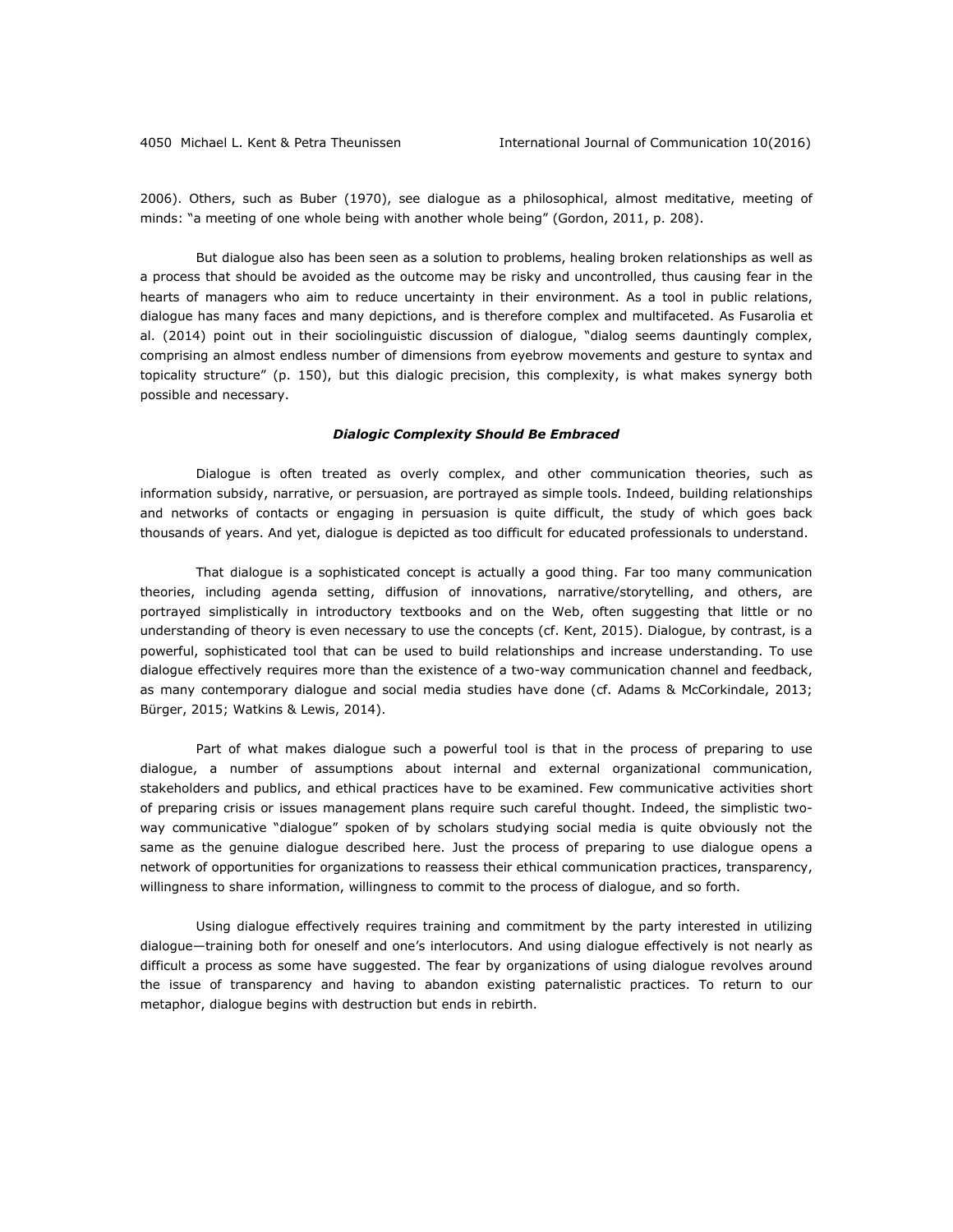## **Conclusion**

Although this essay is about dialogue, ultimately what we describe are metaphors of practice, or new ways of envisioning an old practice. As Samuel Taylor Coleridge noted of the elegy in the introduction to this essay, the poet, or author, "will feel regret for the past or desire for the future, so sorrow and love became the principal themes of the elegy." Our sorrow comes from knowing that so many scholars have studied dialogue but ultimately were just looking for an easy heuristic or set of steps. But the love that so many have for dialogue is obvious from the International Communication Association's preconference panel that spawned this essay.

We believe that by seeing the potential for dialogue through our Shivic analysis as a transformative, organizational tool and process, sorrow can be transformed to love. For organizations to begin to really entertain genuine dialogue as a communicative model would be extraordinary. As professional communicators, and the people who train the professional communicators of the future, instilling dialogic values in our students and colleagues has the power to change the world. Organizations can, and should, still use social media for the one- and two-way communication that they do now, but hopefully as scholars move forward, they will begin to study ways of making genuine dialogue possible as a replacement. The social media tools might still bear fruit as dialogic tools if they are used properly, but knowing how to do that is still a question to be answered. Dialogue has multiple uses, multiple forms, and multiple outcomes. Dialogic predictability only exists in terms of knowing that change is a given and that control is futile.

#### **References**

- Adams, A., & McCorkindale, T. (2013). Dialogue and transparency: A content analysis of how the 2012 presidential candidates used Twitter. *Public Relations Review, 39*(4), 357–359. doi:10.1016/j.pubrev.2013.07.016
- Adler, P. J., & Pouwels, R. L. (2006). *World civilizations* (4th ed.). Boston, MA: Thomson Wadsworth.
- Adler, R. B., Rosenfeld, L. B., & Proctor, R. F. (2007). *Interplay: The process of interpersonal communication* (10th ed.). Oxford, UK: Oxford University Press.
- Anderson, R., Cissna, K. N., & Arnett R. C. (Eds.). (1994). *The reach of dialogue: Confirmation, voice, and community.* Cresskill, NJ: Hampton Press.
- Berko, R. M., Rosenfeld, L. B., & Samovar, L. A. (1997). *Connecting: A culture-sensitive approach to interpersonal communication competency* (2nd ed.). Fort Worth, TX: Harcourt Brace.
- Bakhtin, M. M. (1981). *The dialogic imagination.* Austin, TX: University of Texas Press.

Browning, N. (2015). The ethics of two-way symmetry and the dilemmas of dialogic Kantianism. *Journal of*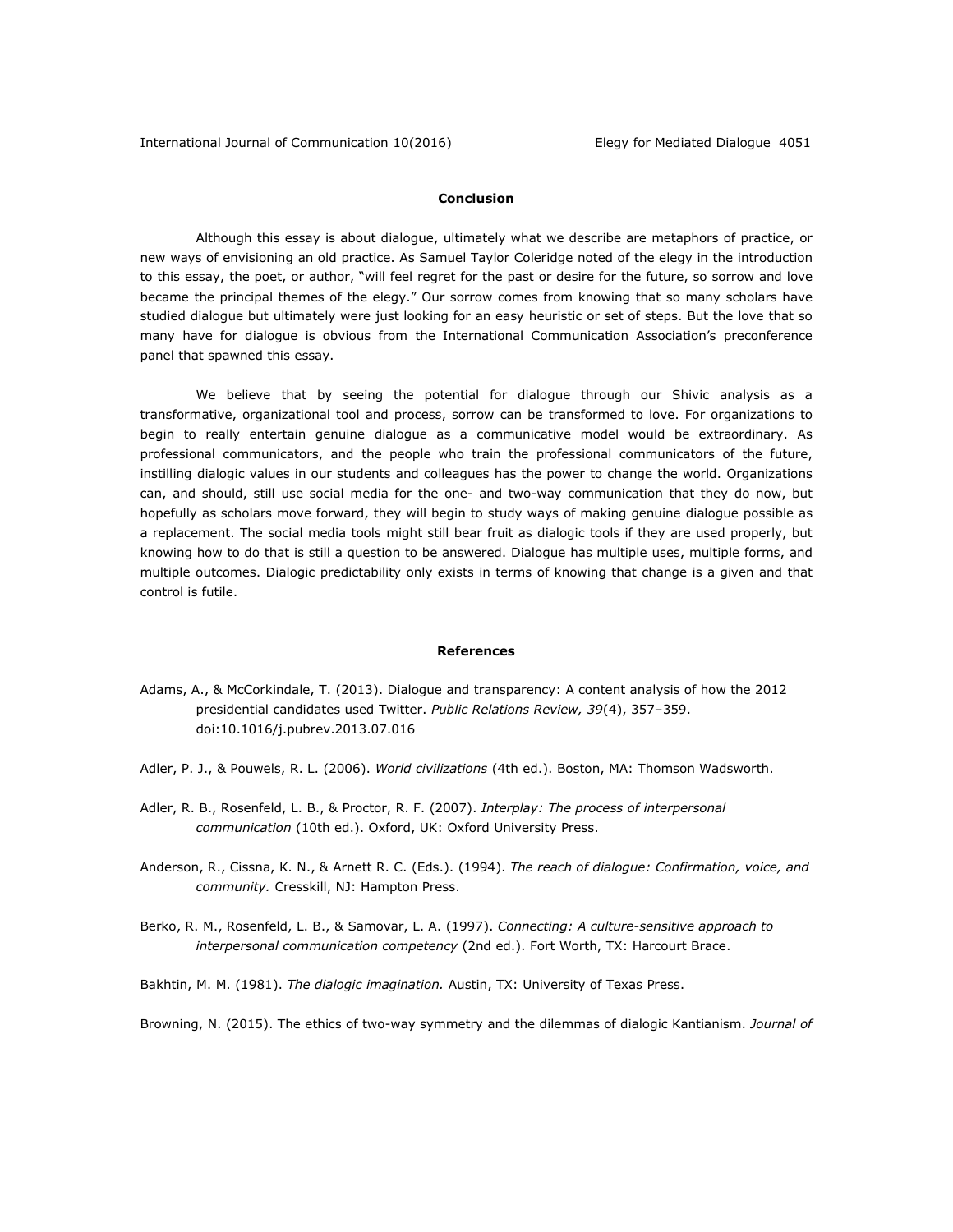*Media Ethics, 30*, 3–18. doi:10.1080/08900523.2014.985295

- Bruning, S. D., Dials, M., & Shirka, A. (2008). Using dialogue to build organization–public relationships, engage publics, and positively affect organizational outcomes. *Public Relations Review, 34*, 25– 31. doi:10.1016/j.pubrev.2007.08.004
- Buber, M. (1970). *I and thou* (W. Kaufmann, Trans.). New York, NY: Scribner's.
- Bürger, T. (2015). Use of digital advocacy by German nonprofit foundations on Facebook. *Public Relations Review*, *41*(4), 523–525. doi:10.1016/j.pubrev.2015.07.007
- Burke, K. (1969). *A rhetoric of motives.* Berkeley, CA: University of California Press.
- Carroll, J. S. (2015). Making sense of ambiguity through dialogue and collaborative action. *Journal of Contingencies and Crisis Management, 23*(2), 59–65. doi:10.1111/1468-5973.12075.
- Freire, P. (1970). *Pedagogy of the oppressed* (M. B. Ramos, Trans.). New York, NY: Continuum.
- Fusarolia, R., Rączaszek-Leonardic, J., & Tylén, K. (2014). Dialog as interpersonal strategy. *New Ideas in Psychology, 32*, 147–157. doi:10.1016/j.newideapsych.2013.03.005
- Gordon, M. (2011). Listening as embracing the other: Martin Buber's philosophy of dialogue. *Educational Theory, 61*(2), 207–219.
- Grunig, J. E. (2011). Public relations and strategic management: Institutionalizing organization–public relationships in contemporary society. *Central European Journal of Communication, 1*, 11–28.
- Haigh, M. M. (2014). Comparing how organisations use websites and social media to maintain organisation–public relationships. *Prism, 11*(2). Retrieved from [http://www.prismjournal.org/](http://www.prismjournal.org/%0bfileadmin/11_2/Haigh.pdf) [fileadmin/11\\_2/Haigh.pdf](http://www.prismjournal.org/%0bfileadmin/11_2/Haigh.pdf)
- Hopkins, K. (2014). The phatic nature of the social online sphere: Implications for public relations. *Prism, 11*(2). Retrieved from [http://www.prismjournal.org/fileadmin/11\\_2/Hopkins.pdf](http://www.prismjournal.org/fileadmin/11_2/Hopkins.pdf)

Jackson-Dwyer, D. (2014). *Interpersonal relationships*. London, UK: Routledge.

Johannesen, R. L. (1990). *Ethics in human communication* (3rd ed.). Prospect Heights, IL: Waveland.

- Kent, M. L. (2001). Managerial rhetoric as the metaphor of the World Wide Web. *Critical Studies in Media Communication, 18*(3), 359–375.
- Kent, M. L. (2015). The power of storytelling in public relations: Understanding the 20 master plots. *Public Relation Review, 41*, 480–489. doi:10.1016/j.pubrev.2015.05.011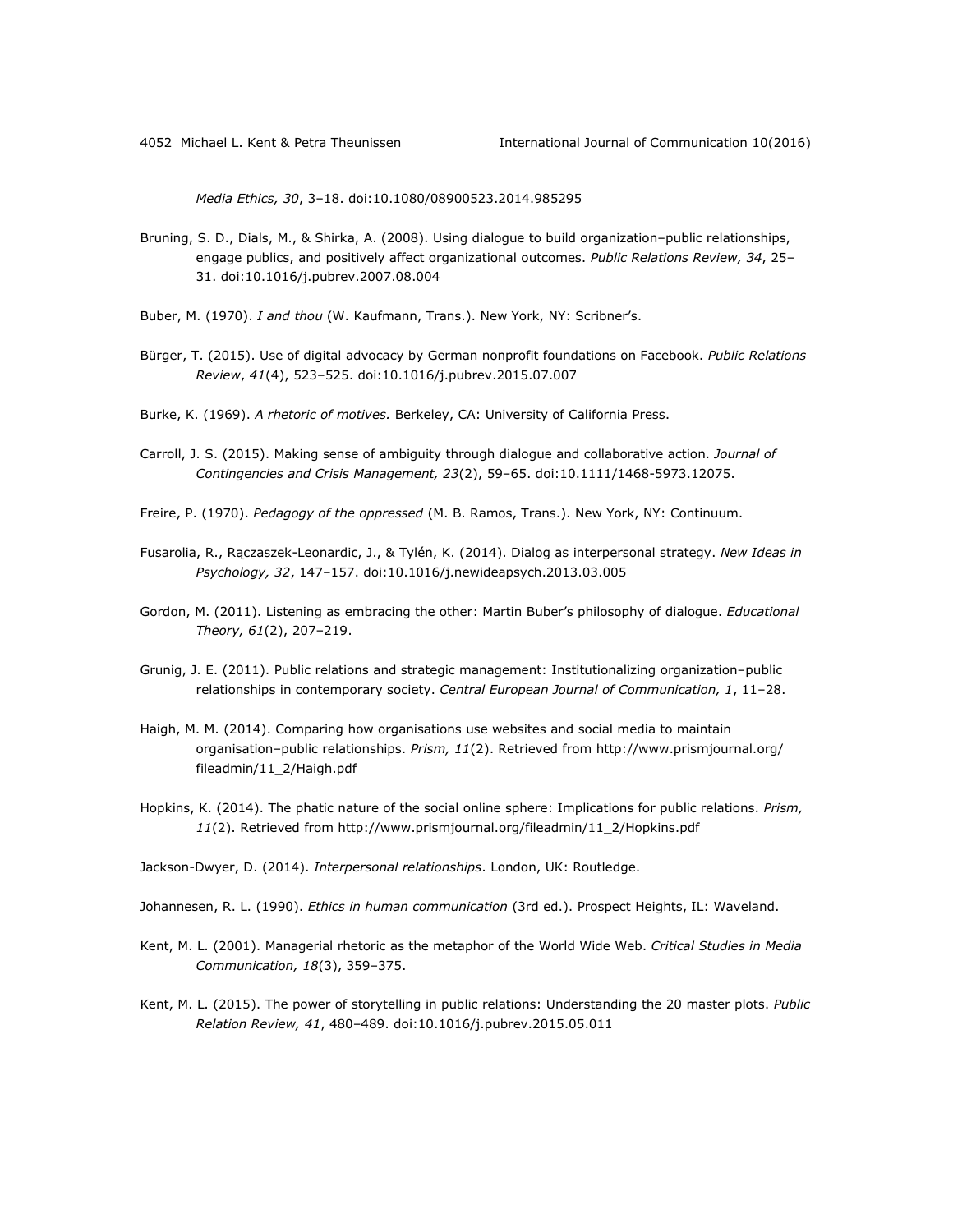- Kent, M. L., & Taylor, M. (1998). Building dialogic relationships through the World Wide Web. *Public Relations Review, 24*(3), 321–334.
- Kent, M. L., & Taylor, M. (2002). Toward a dialogic theory of public relations. *Public Relations Review, 28*(1), 21–37. doi:10.1016/S0363-8111(02)00108-X
- Kuhn, T. S. (1962). *The structure of scientific revolutions* (3rd ed.). Chicago, IL: University of Chicago Press.
- Lakoff, G., & Johnson, M. (1980). *Metaphors we live by.* Chicago, IL: Chicago University Press.
- Lane, A. (2014). *Pragmatic two-way communication: A practitioner perspective on dialogue in public relations* (Doctoral dissertation, Queensland University of Technology, Queensland, Australia). Retrieved from <http://eprints.qut.edu.au/72558>
- Luo, Y., & Jiang, H. (2012). A dialogue with social media experts: Measurement and challenges of social media use in Chinese public relations practice. *Global Media Journal—Canadian Edition, 5*(2), 57– 74.
- Malinowski, B. (1923). The problem of meaning in primitive languages. In C. K. Ogden & I. A. Richards (Eds.), *The meaning of meaning* (pp. 146–152). London, UK: Routledge.
- McGee, M. C. (1980). The "ideograph": A link between rhetoric and ideology. *Quarterly Journal of Speech, 66*(1), 1–16.
- Noddings, N. (1984). *Caring: A feminine approach to ethics and moral education*. Berkeley, CA: University of California Press.
- Nothstine, W. L., Blair, C., & Copeland, G. (1994). *Critical questions: Invention, creativity, and the criticism of discourse and media.* New York, NY: Saint Martin's Press.
- Ortony, A. (Ed.). (1979). *Metaphor and thought* (2nd ed.). Cambridge, UK: Cambridge University Press.
- Pearce, W. B., & Cronen, V. E. (1980). *Communication, action and meaning: The creation of social realities.* New York, NY: Praeger.
- Pearson, R. (1989a). Business ethics as communication ethics: Public relations practice and the idea of dialogue. In C. H. Botan & V. Hazleton, Jr. (Eds.), *Public relations theory* (pp. 111–131). Hillsdale, NJ: Erlbaum.
- Pearson, R. (1989b). *A theory of public relations ethics* (Unpublished doctoral dissertation). Ohio University, Athens, Ohio.